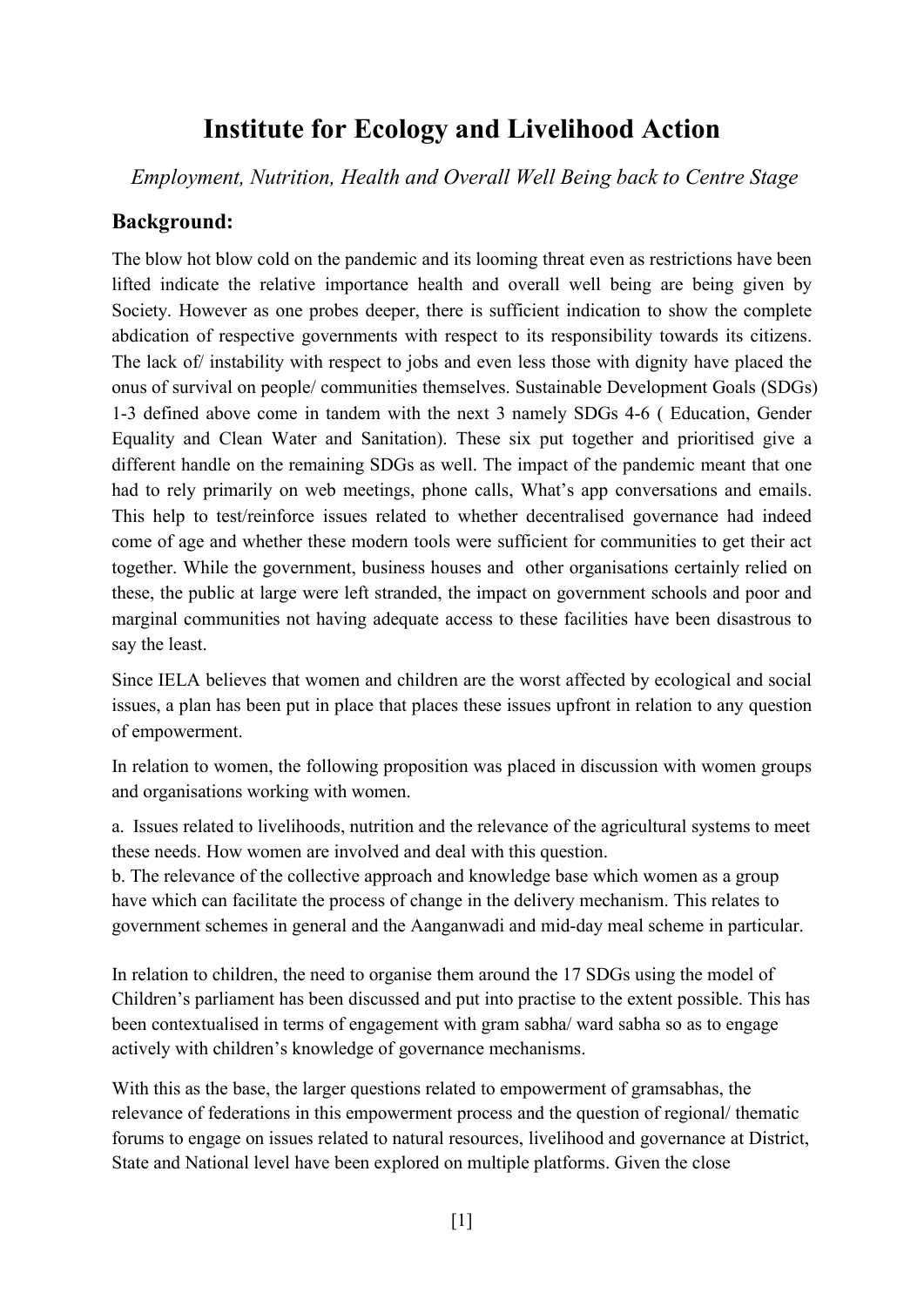association IELA has with Akhil Bharatiya Mazdoor Kisan Sangharsh Samiti (ABMKSS), IELA helped guide the National study commissioned by ABMKSS on the same. The output has been discussed in many forums (some facilitated by IELA). The result was a move towards the creation of a separate National Forum to deal with the issues related to marginalisation of tribal, fisher, pastoral and small farmer communities keeping in mind that this marginalisation also leads to the need for wage labour either absorbed under MGNREGA or migration in search of labour. Separately therefore, IELA has been pushing for an ecologically sustainable approach to the use of village labour in MGNREGA and the relevance of community based planning an identification of key issues to be addressed.

As part of the process of empowerment of women, the question of introduction of local foods into the mid day meal scheme and proper examination of the nutritive and health aspects of local foods in the diet have been stressed. This appreciation of communities is then used to evaluate the health and land use policies and develop perspectives on the relevance of local knowledge and traditions in addressing these questions.

Keeping in mind the larger theoretical constructs behind these formulations in the development process, IELA responded readily to an appeal by Xavier Institute for Natural Resource Management to help them with the course on MA-NRM being conducted by the them. IELA used its experience to introduce concepts related to the Millenium Assessment tools and its relevance for ecological and climate change assessments by communities. This is work in progress at the moment and the experience gained will unfold itself more in the years to come.

Another important dimension, is IELA's participation in a workshop on Human Rights and Climate Change organised by Human Rights Law network at Udaipur.IELA used its experience to showcase it understanding on the ecological and related governance conditions in Rajasthan. Follow up on important human rights issues related to forest rights implementation based on ground work done by IELA was also planned.

IELA has been responsible to giving shape to Especioza Trust, which in more ways than one is the parent organisation and inspiration behind IELA. Managing Trustee IELA, used the time and space provided by the lockdown to give shape to his ideas through a series of seven plays brought out in two volumes and a booklet on poetry covering various facets of life. This in turn has been responsible for the quarterly magazine of Especioza Trust which features prominently IELA's knowledge on Ecological governance based on participation of its members in various Local, State, National and International events. The larger understanding reflected in the newsletter in turns guides IELA in its future course of action.

This process of Centering the process of Ecological Governance on women and children now places IELA on an entirely different footing to examine questions related to ecological governance of diverse landscapes, climate change and the basis theoretical formulations related to the correction on historical injustice outlined in the preamble of the Forest Rights Act 2006. This includes the historical understanding of communities on natural resources and governance and reflected in the historical growth and demographics of communities.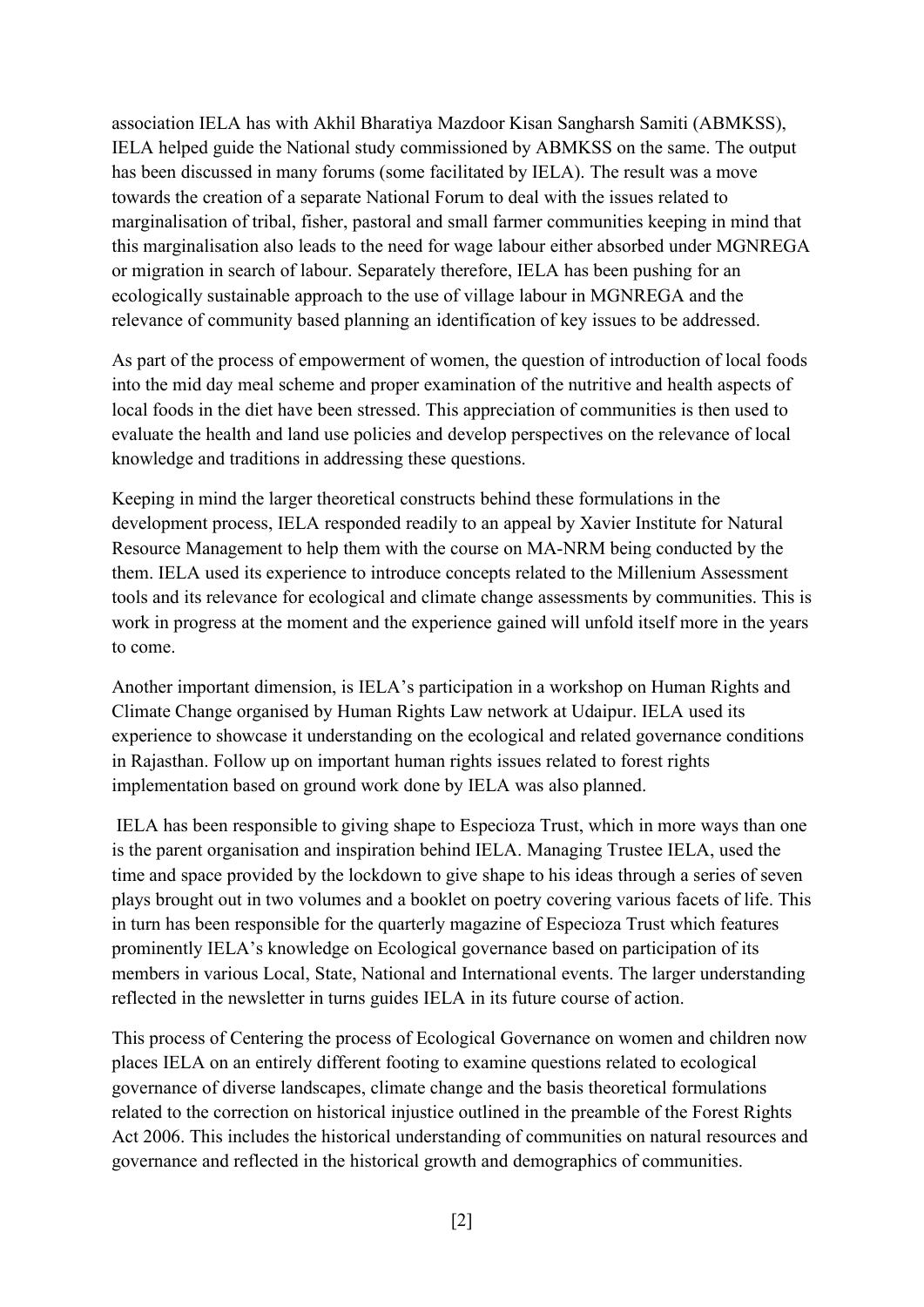# **Annual Report 2021-22**

#### **Agenda for nutrition, health and overall well being:**

A study in collaboration with Wisconsin University, USA was proposed and facilitated by IELA. Since the actual study took place with Hanuman Van Vikas Samiti, it is not being reported here, only the outcome is. The points related to this are being reported here.

a. The study was proposed as part of a larger effort towards women's empowerment of which HVVS, Prayatna Samiti, SPWD and IELA are part of the team working towards this goal.

b. There are conceptual issues related to the research design. Given our experience we have found that suggestions do not come forward from the people in the same form of rationality that we expect them to. The process of facilitation as we know in relation to NREGA has first started with micro plans made for roads, then expanded to cover NRM and lastly proposals related to common land development came forth. This is due to the fact that external facilitation was required to sort out internal issues preventing full consultation with the communities. In the absence of this, programmes get decided by a limited coterie in the village who have close ties with government and political functionaries and plans designed to suit their interests first.

c. In the specific matter under question, what emerged was a roundabout route to empowerment covering many facets that could help communities explore their own potential. As the study pointed out, the options that people could come up with by themselves were limited and when directly questioned said that they would be happy to depend on the market for their needs, indicating that they did not see solutions to their own issues within the existing framework. The community however enthusiastically responded to the engagement with IELA as local forgotten options were put before them, jogging their memory. However they did look to IELA for concrete suggestions to specific problems faced by them indicating both a breakdown of traditional knowledge systems and their application to new problems being faced by them.

d. We call this issue people science interface, where people are informed of the larger issues and concerns and are facilitated to make informed decisions rather than solutions thrust on them from above or limited options given the level of exchange between people and the need to connect to the knowledge of elders which has been sidelined due to the operation of the market forces.

Simultaneous to this and following this exercise, there was engagement with local communities (urban and rural) on this issue in other parts of Rajasthan, Gujarat, Maharashtra and Delhi. It has also been noticed that the government and donors are paying attention to the question of development of kitchen and nutrition gardens and incorporation of local foods in the diet of the mid day meal scheme. IELA got an opportunity to develop this further during discussions with XINRM and Social Centre as also partners of the Pune Jesuits. Accordingly a tentative plan has been made with SADDAC in Daund. SADDAC is associated with a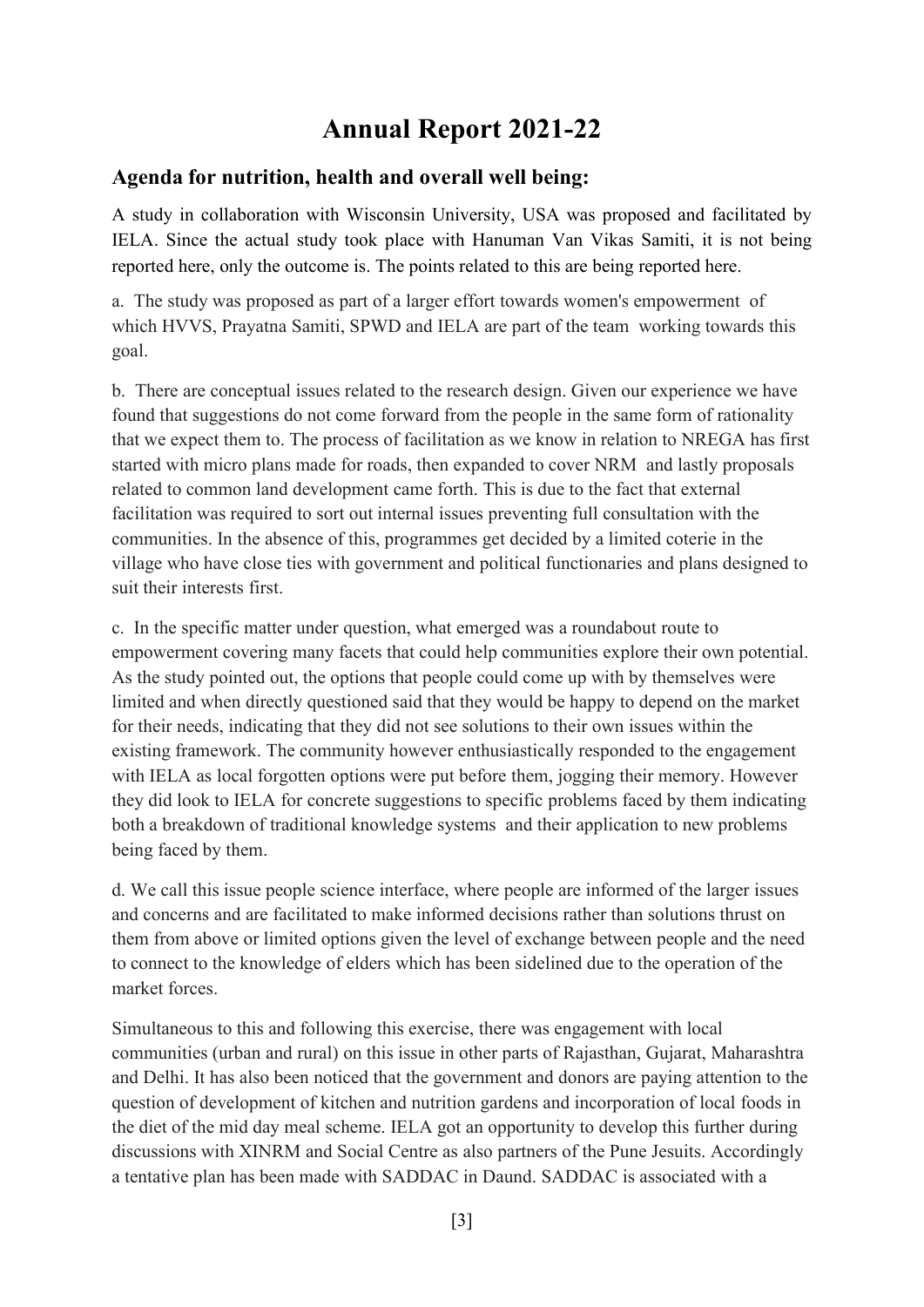group of 100 women Self help groups having a total of 1000 women from six hamlets of Daund. Proposals for development of model herbal and kitchen gardens on campuses of Social Centre and its partner NGOs was also explored.

#### **Study on Local Self Governance and impact on Communities**

Since this study was sponsored and facilitated by ABMKSS, the details are not being reported here. What is of relevance is some of the findings and observations from the study.

a. Tribals, small and traditional fishers, pastoralists, small and marginal farmers are being further marginalsed due to the destruction of the habitat (common lands) and traditional managment systems on which they depend. While struggles to preserve these spaces exists, the battle appears to be a losing one. These communities are still not yet defeated due to the fact that their surival itself depends on these resources with wage labour and migration not providing adequate options as the government might have us believe from the way development plans facilitating displacement and destruction of natural resources are being put in place.

b. The need for decentralised options and collective response to diverse individual struggles is becoming more and more apparent as Industrial models based on centralised command and control systems do not work. Revival of traditional systems is faced with the additional problems that the process of commodification has placed namely fragmentation of the local communities, replacement of nature based knowledge with market based ones and promotion of individual versus the collective, reinforcing exploitative relations based on centralised command and control systems for profit maximisation rather than meeting community goals.

c. The destruction of habitats is based on the non recognition of the historical relevance of the biodiversity in the life support systems of local communities, rather making them dependant on an uncertain and bureaucratic government largesse for the same.

Restoration of these processes as a part of decentralised ecological governance requires local communities to understand the significance of developments in renewable energy and technology that have the potential to restore aspects of traditional decentralised governance systems in way conducive to ecological restoration of landscapes and enhance employment potential based on the potential for local value addition, reduction of pollution due to the enhancement of potential for recycling through application of nature's cycles at more local levels.

### **IELA's presentations on Climate Change**

Separately as mentioned above, IELA presented it's understanding on the Natural resources and ecology of Rajasthan at a workshop on Climate Change and Human Rights organised by Human Rights Law Network held at Udaipur for activists across Rajasthan. The presentation highlighted the following key elements.

a. The significance of Aravallis as a barrier in separating out the Indo Persian biodiversity from the Indo Malayan ones. Related to this is the relevance of animal husbandry to the